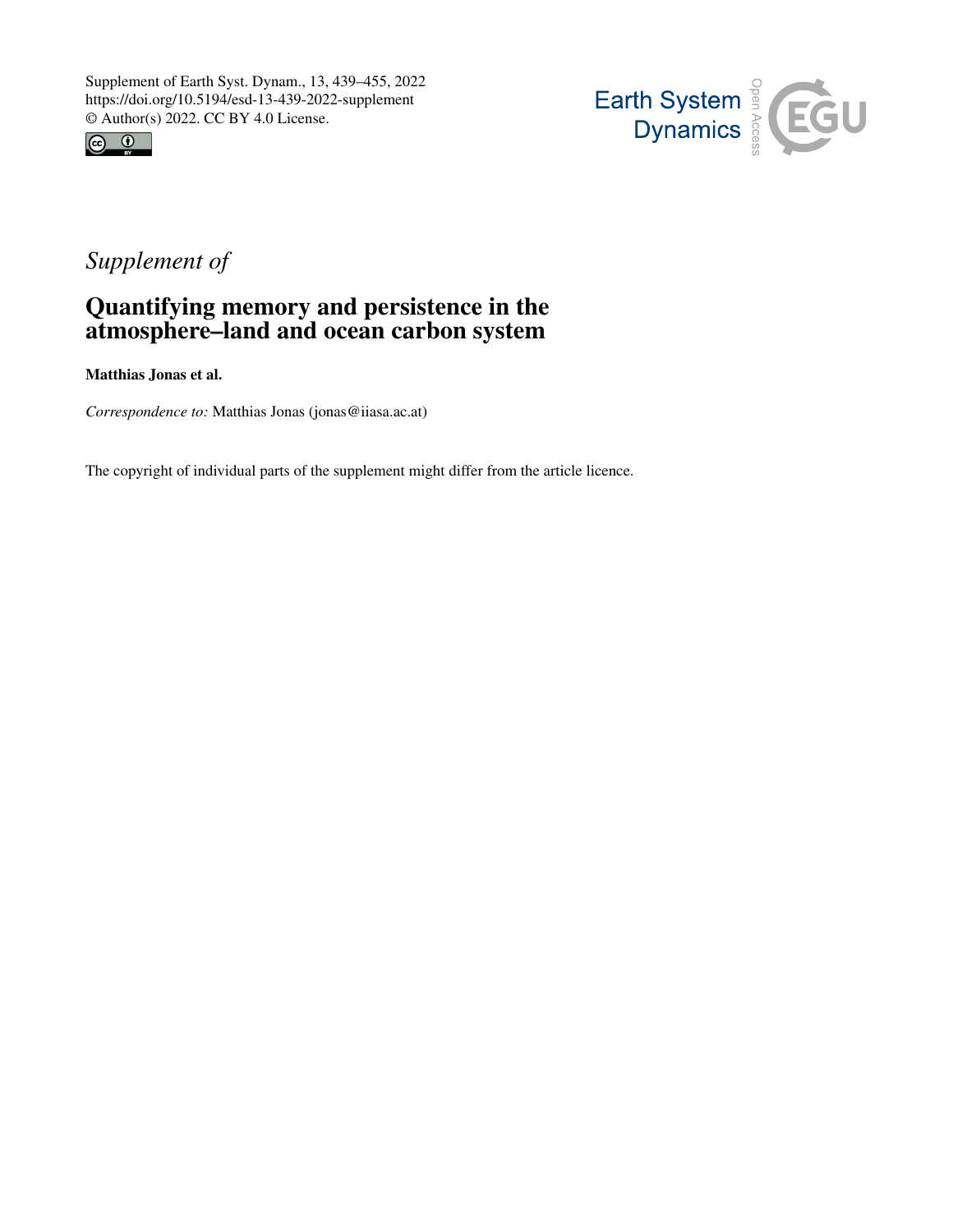# **Supplementary Information (SI)**

### **SI1: To equation (2)**

With  $\dot{\varepsilon}(t) = \alpha \exp(\alpha t)$  and  $\alpha > 0$ ,  $\sigma(0) = 0$  and D 1  $\beta = 1 + \alpha \frac{-}{K}$  $(t) = K \int \alpha \exp(\alpha \tau) \exp\left(\frac{K}{D}(\tau - t)\right) d\tau = K \alpha \exp\left(-\frac{K}{D}t\right)$  $=\frac{D}{\beta}\alpha \exp\left(-\frac{K}{D}t\right)\left(\exp\left(\frac{K}{D}\beta t\right)-1\right)=\frac{D}{\beta}\alpha \exp\left(\alpha t\right)\left(1-\exp\left(-\frac{K}{D}\beta t\right)\right)$  $=\frac{D}{\beta}\dot{\varepsilon}(t)(1-q_{\beta}^{t})$  $0$  and  $($  $\sigma(t) = K \int_{0}^{t} \alpha \exp(\alpha \tau) \exp\left(\frac{K}{D}(\tau - t)\right) d\tau = K \alpha \exp\left(-\frac{K}{D}t\right) \int_{0}^{t} \exp\left(\frac{K}{D}\beta \tau\right) d\tau$ 

where  $_{t}$   $_{cm}$  K  $q_\beta^t = exp\left(-\frac{K}{D}\beta t\right)$ . Introducing the dimensionless time t n t  $=\frac{1}{\Delta t}$  (where  $\Delta t = 1$  yr), equation (2) takes the form

$$
\sigma(n) = \frac{D}{\beta} \frac{\alpha_n}{\Delta t} \exp(\alpha_n n) (1 - q_\beta^n) = \frac{D}{\beta} \dot{\epsilon}(n) (1 - q_\beta^n)
$$
 (SI1-1)

where  $\alpha_n := \alpha \Delta t$ ,  $q_\beta = q_\alpha q$ ,  $q_\alpha = \exp(-\alpha \Delta t)$ ,  $q = \exp\left(-\frac{K}{D}\right)$  $q = exp \left(-\frac{\Delta t}{D}\right)$  $= \exp\left(-\frac{K}{D}\Delta t\right)$ and  $_{t}$   $\left( \begin{array}{c} \begin{array}{c} \end{array} & \begin{array}{c} \end{array} & \begin{array}{c} \end{array} & \begin{array}{c} \end{array} & \begin{array}{c} \end{array} & \end{array} \right) \end{array}$  $q_{\beta} = \left( \exp \left( -\frac{\beta}{D} \right) \right)$  $=\left(\exp\left(-\frac{K}{D}\beta\Delta t\right)\right)$ .

## **SI2: To equation (3)**

We start from equation (2b) in the form  $\sigma_{\text{D}}(q,n) = \frac{1}{D}\sigma(n) = \dot{\varepsilon}(n)\frac{\ln q}{\ln q - \alpha}(1-q_{\alpha}^n q^n)$ n  $\sigma_{\text{D}}(q,n) = \frac{}{\text{D}} \sigma(n) = \varepsilon(n) \frac{1}{\ln q - \alpha_n} \left(1 - q_{\alpha}^{\text{u}} q^{\text{u}}\right)$  with

$$
\frac{1}{\beta} = \frac{\ln q}{\ln q - \alpha_n} : \nq \frac{\partial}{\partial q} \sigma_D(q, n) = \dot{\epsilon}(n) q \left\{ \frac{\partial}{\partial q} \left( \frac{\ln q}{\ln q - \alpha_n} \right) \left( 1 - q_\beta^n \right) - \frac{\ln q}{\ln q - \alpha_n} q_\alpha^n \frac{\partial}{\partial q} q^n \right\} \n= \dot{\epsilon}(n) \left\{ q \frac{\partial}{\partial q} \left( \frac{\ln q}{\ln q - \alpha_n} \right) \left( 1 - q_\beta^n \right) - \frac{1}{\beta} q_\beta^n n \right\}
$$
\n(SI2-1a)

where we can avoid the effort of writing out the 1<sup>st</sup> derivative on the right side; and  $q q_\alpha^n \frac{C}{2} q^n = q q_\alpha^n q^{n-1} n = q_\beta^n n$ q  $\frac{d}{d\alpha}$   $\frac{d}{d\alpha}$  q<sup>n</sup> = q q<sup>n</sup> q<sup>n-1</sup> n = q<sup>n</sup> д  $\frac{1}{\partial q}q^{n}=q q_{\alpha}^{n}q^{n}$  in  $=q_{\beta}^{n}$  n.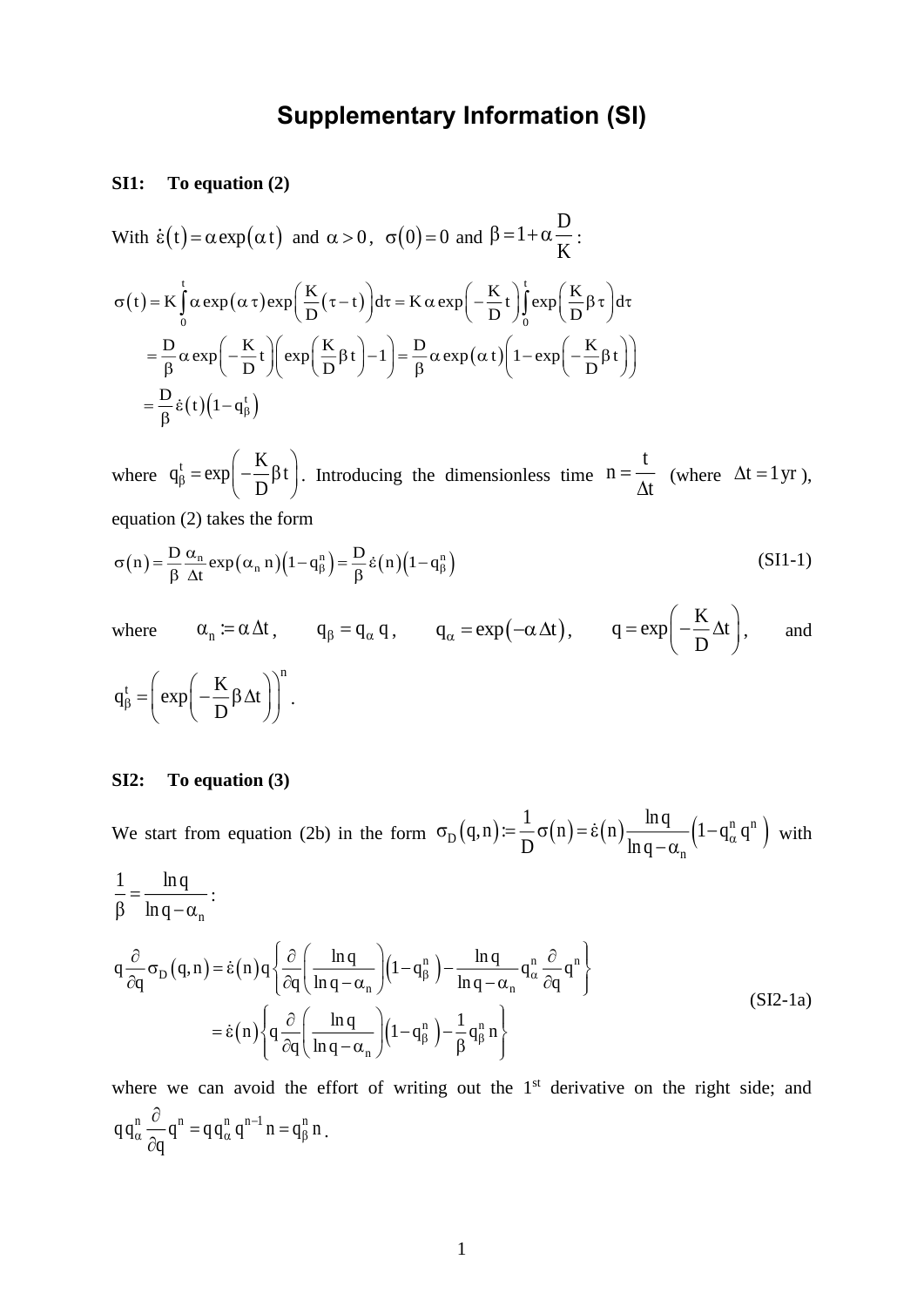On the other hand, with n n  $S_n = \frac{1-q}{n}$ 1 – q β β  $=\frac{1-q_{\beta}}{1-q_{\beta}}$  and the help of equation (SI3-4a):

$$
q \frac{\partial}{\partial q} \sigma_{D} (q, n) = \dot{\epsilon}(n) q \frac{\partial}{\partial q} \left( \frac{\ln q}{\ln q - \alpha_{n}} (1 - q_{\beta}) S_{n} \right)
$$
  
\n
$$
= \dot{\epsilon}(n) q \left\{ \frac{\partial}{\partial q} \left( \frac{\ln q}{\ln q - \alpha_{n}} \right) (1 - q_{\beta}) S_{n} - \frac{1}{\beta} \frac{\partial q_{\beta}}{\partial q} S_{n} + \frac{1}{\beta} (1 - q_{\beta}) \frac{\partial q_{\beta}}{\partial q} \frac{\partial S_{n}}{\partial q_{\beta}} \right\}
$$
  
\n
$$
= \dot{\epsilon}(n) \left\{ q \frac{\partial}{\partial q} \left( \frac{\ln q}{\ln q - \alpha_{n}} \right) (1 - q_{\beta}) S_{n} - \frac{1}{\beta} q_{\beta} S_{n} + \frac{1}{\beta} (1 - q_{\beta}) S_{n} \frac{q_{\beta}}{S_{n}} \frac{\partial S_{n}}{\partial q_{\beta}} \right\}
$$
  
\n
$$
= \dot{\epsilon}(n) \left\{ q \frac{\partial}{\partial q} \left( \frac{\ln q}{\ln q - \alpha_{n}} \right) (1 - q_{\beta}^{n}) - \frac{1}{\beta} q_{\beta} S_{n} + \frac{1}{\beta} (1 - q_{\beta}^{n}) T \right\}
$$
  
\n(SI2-1b)

Balancing equations (SI2-1a) and (SI2-1b) yields equation (3):

$$
T = -\frac{q_{\beta}^{n}}{1 - q_{\beta}^{n}} n + \frac{q_{\beta}}{1 - q_{\beta}}.
$$
 (SI2-2)

 $T = T(q,n)$  is a characteristic function of the Maxwell body (MB).

## **SI3: Justifying T as delay time**

We can let any function f of time t (dimensionless throughout SI3 and  $\in \mathbb{N}_0$  without restricting generality) depend increasingly on previous times by applying the approach of a simple weighted average and a weighting fading away exponentially backward in time  $(q<1)$ :

$$
y_1(t) = f\left(\frac{q^0t}{q^0}\right)
$$
  
\n
$$
y_2(t) = f\left(\frac{q^0t + q^1(t-1)}{q^0 + q^1}\right)
$$
  
\n...\n
$$
y_k(t) = f\left(\frac{q^0t + q^1(t-1) + q^2(t-2) + ... + q^{k-1}(t-(k-1))}{\frac{k-1}{k}}\right) = f(t-T)
$$
\n(SI3-1)

i

q

 $\sum_{i=0} q^i$ 

 $i = 0$ 

 $(t \ge k \in N_0)$  with T appearing as delay time in the argument of the function f. The denominator of the argument in the middle is given by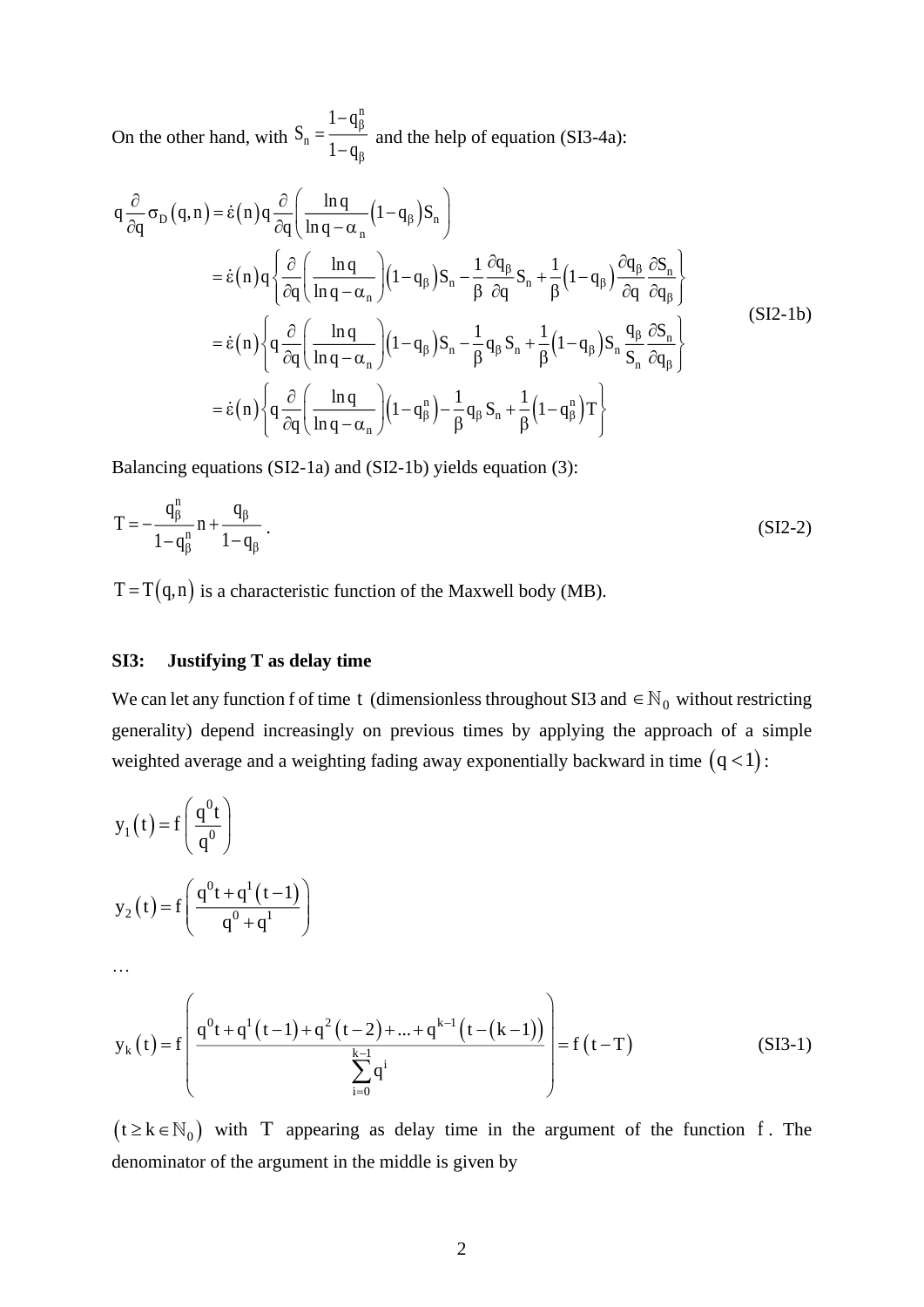$$
S_k = \sum_{i=0}^{k-1} q^i = \frac{1-q^k}{1-q} ; \tag{SI3-2}
$$

while the numerator can be transformed with the help of  $1$ 

$$
\sum_{k=a}^{b-1} k^m z^k = \left(z \frac{d}{dz}\right)^m \frac{z^b - z^a}{z - 1} \qquad (z \neq 1),
$$

here with i instead of k, and q instead of z, and  $a = 0$ ,  $b = k$ , and  $m = 1$ 

$$
\sum_{i=0}^{k-1} i q^{i} = q \frac{d}{dq} \frac{q^{k} - q^{0}}{q - 1} = q \frac{d}{dq} \frac{1 - q^{k}}{1 - q} = q \frac{d}{dq} S_{k} \qquad (q \neq 1)
$$
\n(SI3-3)

to derive T :

$$
T = \frac{q}{S_k} \frac{d}{dq} S_k.
$$
 (SI3-4a)

Similar to and in accordance with equation (3), carrying out the derivation by q on the right side yields

$$
T = \frac{q}{S_k} \frac{1}{1-q} \left( -q^{k-1} k + S_k \right) = -\frac{q^k}{1-q^k} k + \frac{q}{1-q}.
$$
 (SI3-4b)

It is straightforward to show by applying l'Hospital that  $\lim_{k \to \infty} (q^k k)$  $\lim_{k\to\infty} (q^k k) = 0$  $= 0$  . Thus:

$$
T_{k \to \infty} ( = T_{\infty} ) = \frac{q}{1 - q} = q \frac{1}{1 - q} = q S_{k \to \infty} .
$$
 (SI3-5)

To strengthen the justification of T as delay time for the exponential function  $y(t) = 1 - exp(-ct) = 1 - q^{t}$  with  $ln(q) = -c$  and  $c > 0$ , it is useful to consider the powerlaw case  $y(t) = ct^q$ . Here, the ratio y y with  $T = q$  functions as a linearizer such that  $\frac{y-y}{y}$  b = a (t-T) y  $\frac{-y}{\hbar}b = a(t-T) \Leftrightarrow \frac{y-y}{\hbar} = \frac{1}{T}(t-T)$ y T  $\frac{y}{y} = \frac{1}{x} (t - T);$  where  $b = aT$  is the intercept,  $T = \frac{y}{t}$ y  $=$   $\frac{1}{x}$  the intersection with the time axis, and the difference  $t-T$  can be expressed as well as weighted (w) (or moving weighted) average  $(t-T) = \sum_{k=1}^{k-1} w_{k-i} (t-i) / \sum_{k=1}^{k-1} w_{k-i}$  $k-i$   $\binom{k}{i}$  /  $\binom{k}{i}$   $\binom{k}{i}$  $i = 0$   $/$   $i = 0$  $(t-T) = \sum_{k=1}^{k-1} w_{k-i} (t-i) / \sum_{k=1}^{k-1} w_{k}$ − <sup>−</sup> = <sup>=</sup>  $(-T) = \sum w_{k-i} (t-i) / \sum w_{k-i}$ . T being constant is in line with the finding (not shown here) that the change in memory can be considered Gaussian backward in time.

Similar for the exponential function  $y(t) = 1 - q^t$ . Here, q and t appear mirrored to the power-law case. Nonetheless, T (reduced by  $T_{\infty}$ ) in equation (SI3-5) can also be expressed, in principle (i.e., apart from additional factors), by the operation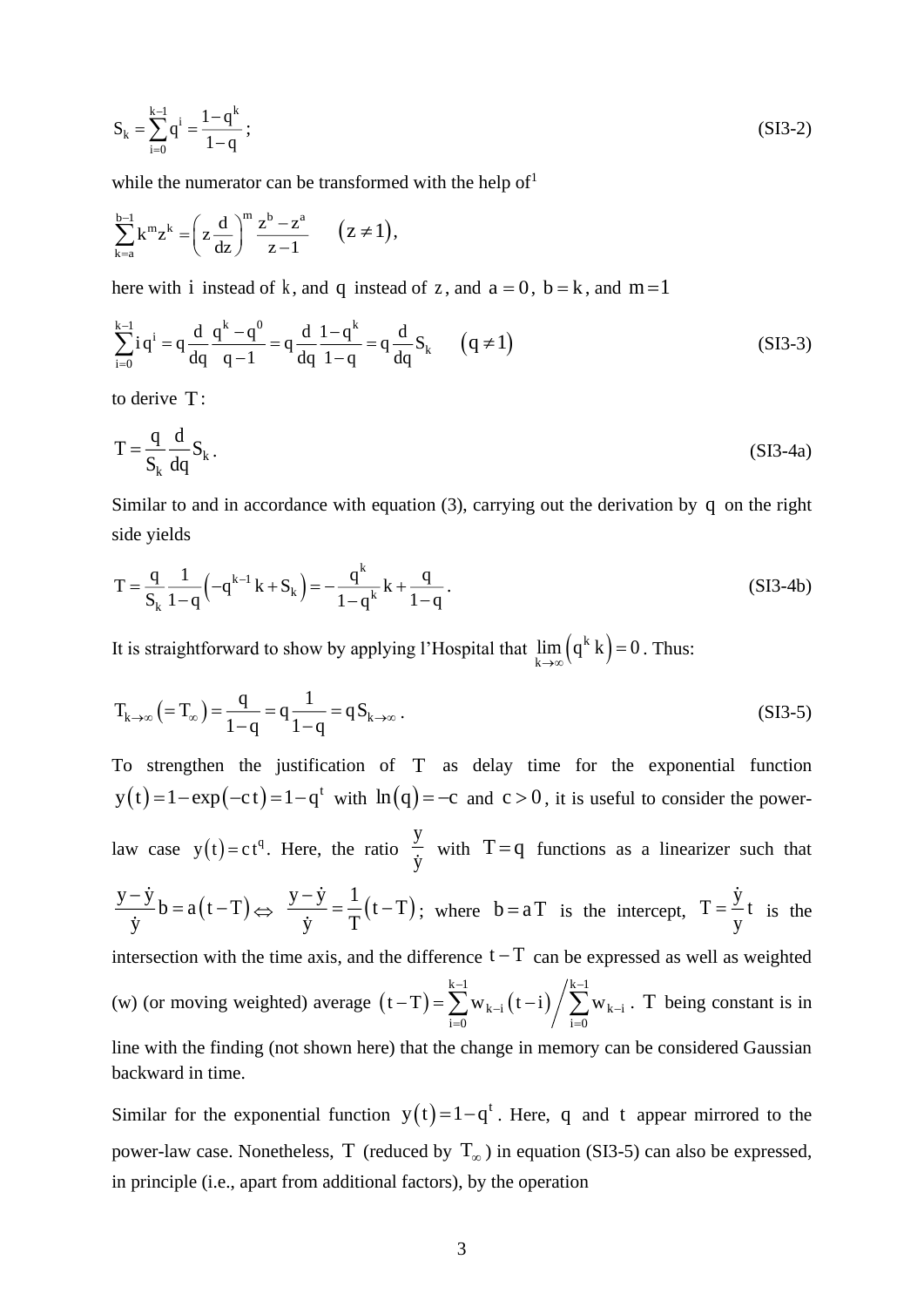$$
T_{\text{red}} = T - T_{\infty} = \frac{1}{\ln(q)} \frac{\dot{y}}{y} t \tag{SI3-6}
$$

However, despite this agreement, the change in memory here is exponential backward in time. Equation (SI3-6) generalizes to  $T - T_{\infty} = \frac{1}{\ln(q_{\beta})}$ 1  $T - T_{\infty} = \frac{1}{\ln(q_{\beta})} \frac{1}{\sigma}$  $-\mathcal{T}_{\infty} = \frac{1}{\sqrt{2\pi}} \frac{\sigma - \alpha \sigma}{\sigma}$  $\frac{1}{\sigma}$  t in the case of equation (2a).

## **SI4: To equation (4) reflecting the history of the MB**

Rewriting equation (4) shows that it reflects the history of the MB:

$$
S_{n} = \frac{q_{\beta}^{n} - 1}{q_{\beta} - 1} = \frac{1}{q_{\beta} - 1} \left\{ \left( q_{\beta}^{n} - q_{\beta}^{n-1} \right) + \left( q_{\beta}^{n-1} - q_{\beta}^{n-2} \right) + q_{\beta}^{n-2} - + \dots - q_{\beta} + \left( q_{\beta} - 1 \right) \right\}
$$
\n
$$
= \frac{1}{q_{\beta} - 1} \left\{ q_{\beta}^{n-1} \left( q_{\beta} - 1 \right) + q_{\beta}^{n-2} \left( q_{\beta} - 1 \right) + \dots + q_{\beta}^{0} \left( q_{\beta} - 1 \right) \right\} = \sum_{i=0}^{n-1} q_{\beta}^{i} = \text{Fast}
$$
\n(SI4-1)

#### **SI5: To monitoring ln(M P)**

According to equations (3)–(5):

$$
M_{\infty} = \frac{1}{1 - q_{\beta}} = \frac{T_{\infty}}{q_{\beta}} \text{ and } P_{\infty} = \frac{1}{T_{\infty}}.
$$
 (SI5-1,2)

Hence:

$$
\frac{1}{M_{\infty} P_{\infty}} = q_{\beta} = \exp\left(-\left(\frac{K}{D} + \alpha\right)\Delta t\right) = \exp\left(-\frac{K}{D}\beta\Delta t\right) \iff \ln\left(M_{\infty} P_{\infty}\right) = \frac{K}{D}\beta\Delta t = \lambda_{\beta} = \lambda\beta
$$

with  $q_{\beta}$  and q as defined under Methods, and  $\lambda_{\beta} = \lambda \beta$  with  $\lambda = \frac{K}{D} \Delta t$ D  $\lambda = \frac{R}{n} \Delta t$ . Thus, the ratio  $ln(M P)$ λ

allows indicating how much smaller the system's natural rate of change in the numerator turns out compared to the system's rate of change in the denominator under continued increase in stress. This gradual build-up relative to  $\lambda$  (with K/D constant) is limited by  $\beta^{-1}$ .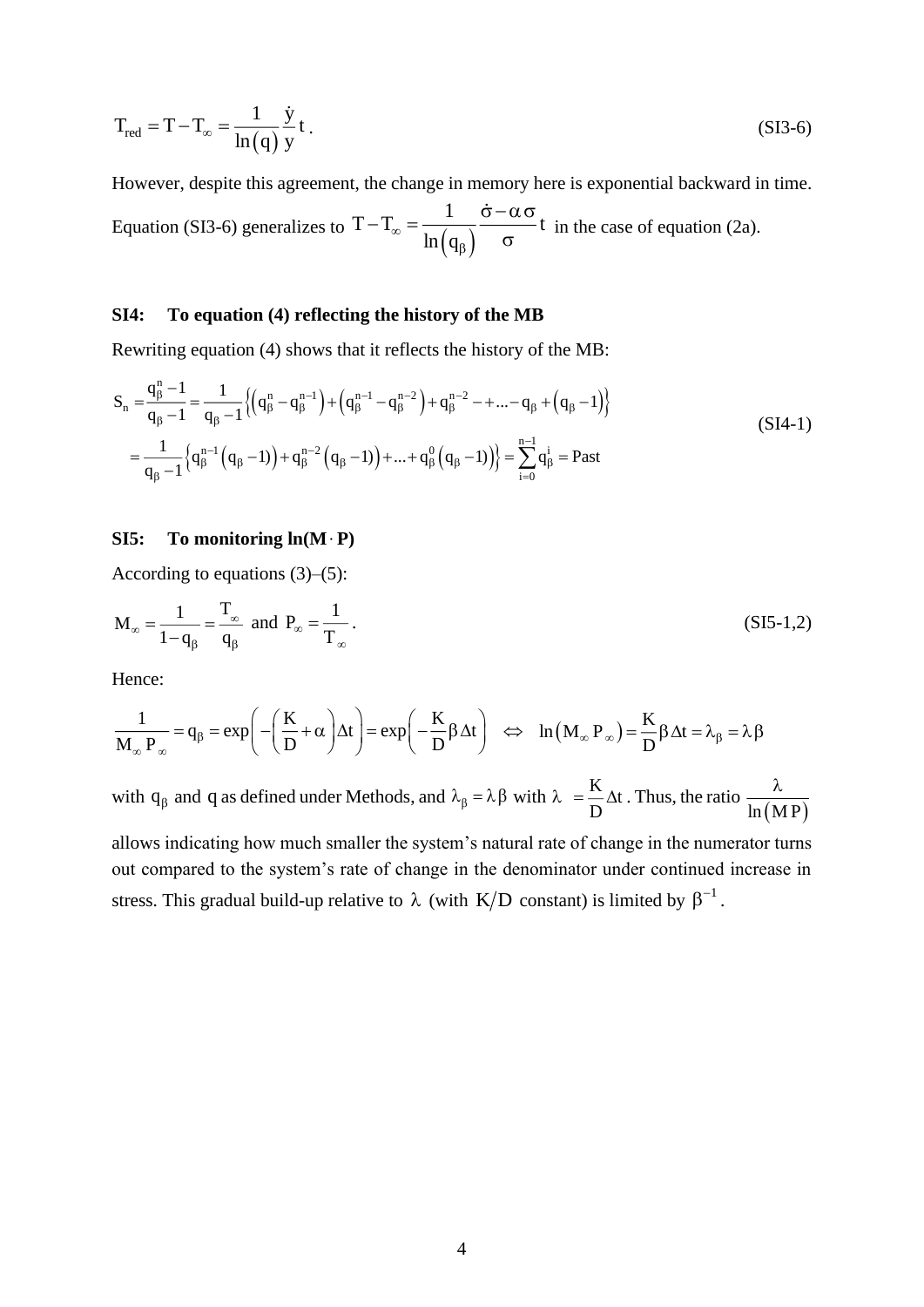### **SI6: Overview of data and conversion factors**

| Data                                                                       | <b>Data Source</b>                                                | Time range                | <b>Brief description</b>                                                                                                                                                                  |
|----------------------------------------------------------------------------|-------------------------------------------------------------------|---------------------------|-------------------------------------------------------------------------------------------------------------------------------------------------------------------------------------------|
|                                                                            | 2 Degrees Institute,<br>Canada <sup>2</sup>                       | 1750-1955                 | Ice core data (75-year smoothed);<br>Law Dome, Antarctica                                                                                                                                 |
| Atmospheric CO <sub>2</sub>                                                |                                                                   | 1959-1979                 | Atmospheric measurements                                                                                                                                                                  |
| concentration (in ppm)                                                     | <b>Global Monitoring</b><br>Laboratory, NOAA,<br>USA <sup>3</sup> | 1980-2018                 | (annual means); Mouna Loa,<br>Hawaii                                                                                                                                                      |
| $CO2$ emissions from fossil-                                               |                                                                   | 1751-1958                 | Global estimates derived from                                                                                                                                                             |
| fuel combustion and cement<br>production (in PgC $yr^{-1}$ )               | Global Carbon Project <sup>4</sup>                                | 1959-2015                 | energy statistics by nation and<br>year                                                                                                                                                   |
| Land-use change emissions                                                  |                                                                   | 1850-1958                 | Global mean values derived from                                                                                                                                                           |
| $(in PgC yr-1)$                                                            |                                                                   | 1959-2015                 | multiple models                                                                                                                                                                           |
| Net primary production (in<br>O'Sullivan et al. $(2019)^5$<br>$PgCyr^{-1}$ |                                                                   | 1900-2016                 | Model-based global mean values<br>(Community Land Model;<br>CLIM4.5-BGC)                                                                                                                  |
| Dissolved organic carbon (in<br>$\mu$ mol kg <sup>-1</sup> )               | Bates et. al. (2014) <sup>6</sup>                                 | 1983-2012<br>(max. range) | Shipboard observations (annual<br>means); from 7 sites (2 in the<br>subpolar North Atlantic and 5 in<br>the tropical/subtropical/temperate<br>waters of the North Atlantic and<br>Pacific |

**Tab. SI6-1:** Overview of the data used in the paper. All data refer to the global scale (or are assumed to be globally representative).

**Tab. SI6-2:** Overview of the conversion factors used in the paper.

| From                 | To              | <b>Value</b> | Unit                          | <b>Source</b>                                                        |
|----------------------|-----------------|--------------|-------------------------------|----------------------------------------------------------------------|
|                      | CO <sub>2</sub> | 3.664        | $gCO_2(gC)^{-1}$              | CDIAC (2012: Tab. 3) <sup>7</sup>                                    |
| ppmvCO <sub>2</sub>  | PgC             | 2.120        | $PgC$ ppm $v^{-1}$            | Ciais et al. $(2014: \text{Tab. } 6.1)^8$                            |
| ppmv CO <sub>2</sub> | Pa              | 0.101325     | Pa $(10^6 \text{ ppmv})^{-1}$ | CDIAC $(2012:$ Tab. 3) <sup>7</sup> and Dalton's<br>law <sup>9</sup> |

# $\textbf{S17:}\quad$  Use of equation (9) to estimate the photosynthetic carbon flux ratio  $\Delta \textbf{Ph}_{\text{i}} / \textbf{Ph}$

The leaf-level factor L denotes the relative leaf photosynthetic response to a 1 ppmv change in the atmospheric concentration of CO<sub>2</sub>. The photosynthetic limits  $L_1$  (photosynthesis limited by electron transport) and  $L_2$  (photosynthesis limited by rubisco activity) are determined by using equations (7) and (9) in Luo et al. (1996).<sup>10</sup>

We follow equation (9) to derive the photosynthetic carbon flux ratio  $\Delta Ph_i/Ph$  by the change in  $L_i$ , which we describe by means of a geometric sequence (with the common ratio  $1-q_{L_i}$ ). We demonstrate the quality of this approximation by comparing our results (to the extent possible) with those cited by Luo et al. (1996). Dropping index i: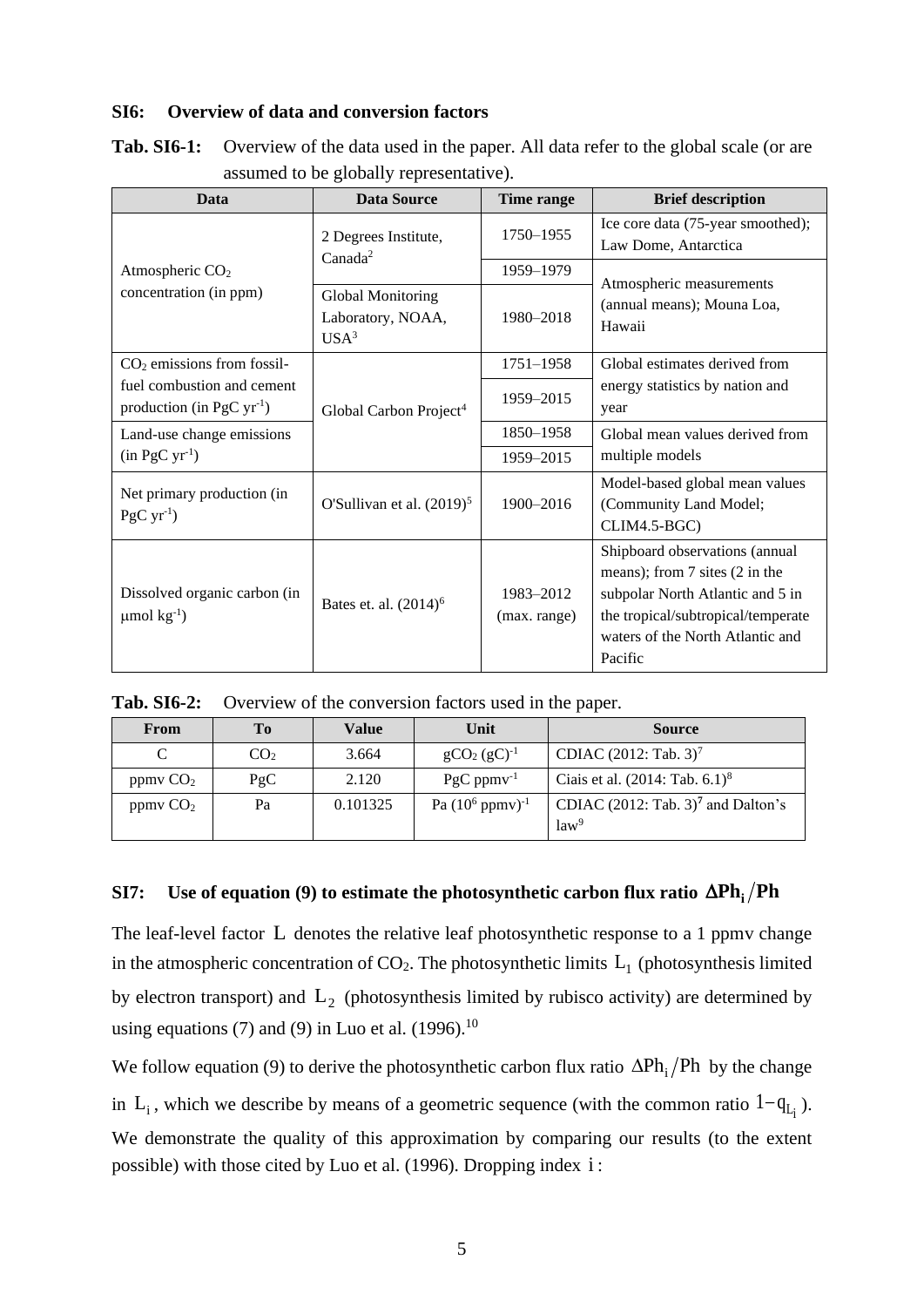$$
L_{\text{high}} - L_{\text{low}}
$$
  
=  $\Delta L = L_{\text{high}} + L_{\text{high}} (1 - q_L) + ... + L_{\text{high}} (1 - q_L)^{(\Delta CO_2 - 1)}$   
=  $L_{\text{high}} \sum_{k=0}^{\Delta CO_2 - 1} (1 - q_L)^k = L_{\text{high}} \frac{1 - (1 - q_L)^{\Delta CO_2}}{1 - (1 - q_L)}$  (SI7-1)

where  $q_L = \Delta L / (L_{high} \Delta CO_2)$ . (We follow the authors and express  $L_i$  in units of % [and not in % ppmv<sup>-1</sup>]. To express  $q_L$  in units of 1, we consider  $\Delta CO_2$  dimensionless [equivalent to multiplying  $\Delta CO_2$  with ppmv<sup>-1</sup>].) The term  $L_{high}$  has to be replaced by the term  $L_{high}$  f<sub>ppm</sub> if L is not calculated per 1-ppmv step but per 1-year step (when the change in ppmv is not necessarily 1 ppmv; see also SD1). With the values in Table SI7-1, equation (SI7-1) allows accumulated  $\Delta L_i$  values to be derived which can be compared with the  $\Delta Ph_i/Ph$  values reported by Luo et al. (1996) in their Table  $1.^{10}$  The agreement is sufficient for our purposes (Tab. SI7-2).

**Tab. SI7-1:** Limits of the relative leaf photosynthetic response to a 1 ppm change in the atmospheric concentration of  $CO<sub>2</sub>$  using equations (7) and (9) in Luo et al. (1996).

| <b>Time</b>   | CO <sub>2</sub> | $L_1$  | L <sub>2</sub> |
|---------------|-----------------|--------|----------------|
| yr            | ppmy            | $\%$   | $\%$           |
| preindustrial | 280             | 0.1827 | 0.3520         |
| 1958          | 315             | 0.1457 | 0.2969         |
| 1992          | 355.5           | 0.1155 | 0.2495         |
| 1993          | 357             | 0.1146 | 0.2479         |

**Tab. SI7-2:** Comparison of  $\Delta L_i$  (accumulated) derived with equation (SI7-1) with  $\Delta Ph_i/Ph$  as listed in Table 1 in Luo et al. (1996).

| <b>Period</b>            | $\Delta CO2$ | $q_{L1}$ | $q_{L2}$ | $\Delta L_1$ | $\Delta L_2$  | $\Delta$ Ph <sub>i</sub> /Ph |
|--------------------------|--------------|----------|----------|--------------|---------------|------------------------------|
| yr                       | ppmy         |          |          | $\%$         | $\frac{0}{0}$ | $\frac{0}{0}$                |
| 1992–1993                | 1.5          | 0.005358 | 0.004031 | 0.17         | 0.37          | $0.17 - 0.37$                |
| 1958-1993                | 42           | 0.005080 | 0.003929 | 5.6          | 11.5          | $5.6 - 12.1$                 |
| preindustrial<br>$-1993$ | 77           | 0.004839 | 0.003840 | 11.8         | 23.5          | $11.8 - 25.5$                |

## **SI8: The compression module referring to a tropospheric expansion of 20 m (standard atmosphere)**

The standard atmosphere assigns a temperature gradient of -6.5 °C/1000 m up to the tropopause at 11 km. The isentropic coefficient of expansion  $\gamma$  varies with temperature and atmospheric CO<sub>2</sub> concentration:  $\gamma$  increases with decreasing T and decreases with increasing atmospheric  $CO<sub>2</sub>$ .<sup>11</sup> However, in the case of dry air and no change in its chemical composition, the compression module  $K_{ad}$  can be expected to stay constant. Here we provide an overview of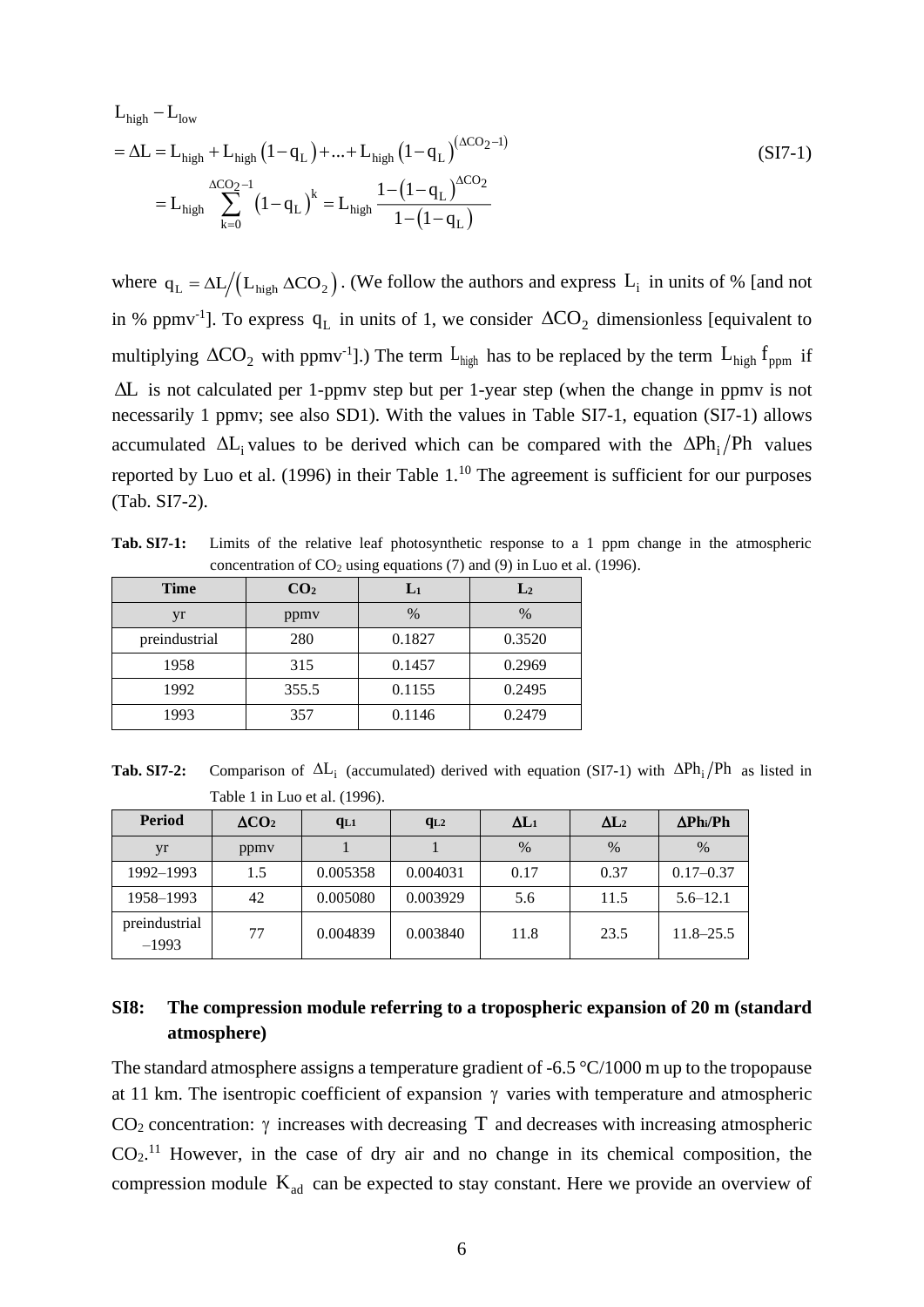the altitudes different isentropic coefficients of expansion refer to assuming a tropospheric expansion of 20 m;<sup>12,13</sup> and, thereupon, determine  $K_{ad}$ .

Combining equations (19) and (20b):

$$
K_{ad} = \gamma p = -\frac{\Delta p}{\Delta V/V}
$$
 (S18-1)

where the difference in pressure for a difference in altitude  $\Delta h = h_2 - h_1$  is given by

$$
\Delta p = p_2 - p_1 = p_0 \left[ \left( 1 - a \left( h_1 + \Delta h \right) \right)^b - \left( 1 - a \, h_1 \right)^b \right]
$$

according to equation (7) in Cavcar  $(2000)^{14}$  with  $p_0 = 1013.25 \text{ hPa}$ ,  $a = 0.0065/T_0$ ,  $T_0 = 288.15 \text{ K}$ , b = 5.2561, and h the altitude in units of meter;

and the difference in volume by

$$
\frac{\Delta V}{V} = \frac{V_2 - V_1}{V_1 - V_{Earth}} = \frac{\left(r_{Earth} + \left(h_1 + \Delta h\right)/1000\right)^3 - \left(r_{Earth} + h_1/1000\right)^3}{\left(r_{Earth} + h_1/1000\right)^3 - r_{Earth}^3}
$$

with  $r_{\text{Earth}} = 6371 \text{ km}$ .

Letting p refer to  $p_1$  in equation (SI8-1) and solving for  $\gamma$ :

$$
\gamma = \frac{1 - \{(1 - a(h_1 + \Delta h))/(1 - a h_1)\}^b}{\Delta V/V} \tag{SIS-2}
$$

Setting  $\Delta h = 20$ m in agreement with observations, equation (SI8-2) allows calculating  $\gamma$  in dependence of  $h_1$  (see Tab. SI8-1). As can also be seen from the table, the value of  $K_{ad}$  ranges between 400 and 412 hPa.

**Tab. SI8-1:** Standard atmosphere: isentropic coefficient of expansion  $\gamma$  and compression module  $K_{ad}$  for a tropospheric expansion of 20 m at different altitudes.

| a opospheric expansion or 20 m at unicrem annuales. |               |                               |               |  |
|-----------------------------------------------------|---------------|-------------------------------|---------------|--|
| $\mathbf{h}_1$                                      | γ             | $p_1$                         | Kad           |  |
| m                                                   | $\mathbf{1}$  | hPa                           | hPa           |  |
| Input                                               | Eq. $(SI8-2)$ | Eq. $(7)$ in<br>Cavcar (2000) | Eq. $(SI8-1)$ |  |
| 7,100                                               | 1.000         | 404.8                         | 404.8         |  |
| 7,685                                               | 1.100         | 372.5                         | 409.6         |  |
| 8,255                                               | 1.200         | 343.0                         | 411.6         |  |
| 8,810                                               | 1.300         | 316.2                         | 411.1         |  |
| 8,865                                               | 1.310         | 313.6                         | 411.0         |  |
| 9,345                                               | 1.400         | 292                           | 408.8         |  |
| 9,360                                               | 1.403         | 291.3                         | 408.7         |  |
| 9,865                                               | 1.500         | 269.9                         | 404.9         |  |
| 10,370                                              | 1.600         | 249.7                         | 399.6         |  |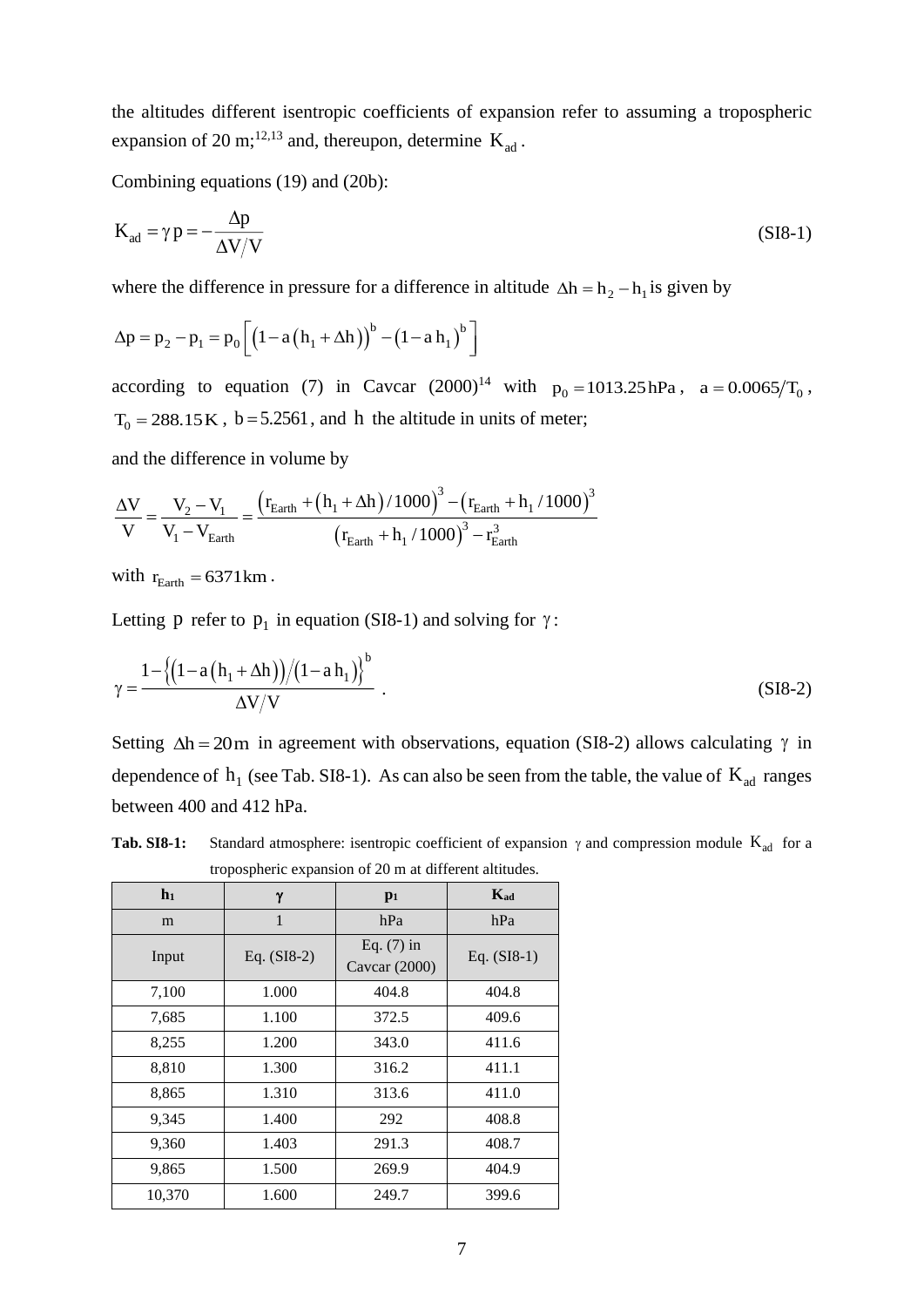#### **SI9: Equation (1a) with strain given by a second-order polynomial**

We start from 
$$
\varepsilon(t) = c_2 t^2 + c_1 t
$$
. Inserting  $\dot{\varepsilon}(t) = 2c_2 t$  into equation (1a) with  $\sigma(0) = 0$  and  
\n
$$
\int x e^{cx} dx = e^{cx} \frac{cx - 1}{c^2} : ^{15}
$$
\n
$$
\sigma(t) = K \int_0^t \dot{\varepsilon}(\tau) exp\left(\frac{K}{D}(\tau - t)\right) d\tau = 2c_2 K exp\left(-\frac{K}{D}t\right) \int_0^t \tau exp\left(\frac{K}{D}\tau\right) d\tau
$$
\n
$$
= 2c_2 K exp\left(-\frac{K}{D}t\right) \left\{ exp\left(\frac{K}{D}\tau\right) \frac{\frac{K}{D}\tau - 1}{\left(\frac{K}{D}\right)^2} \right\} = 2c_2 K exp\left(-\frac{K}{D}t\right) \left\{ exp\left(\frac{K}{D}t\right) \frac{\frac{K}{D}t - 1}{\left(\frac{K}{D}\right)^2} + \frac{1}{\left(\frac{K}{D}\right)^2} \right\}
$$
\n
$$
= 2c_2 \frac{D^2}{K} \left\{ \frac{K}{D} t - 1 + exp\left(-\frac{K}{D}t\right) \right\} \xrightarrow[t \to \infty]{} 2c_2 D\left(t - \frac{D}{K}\right)
$$

#### **SI10: Overview of parameters in experiments B and C**

Table SI10-1 provides an overview of the parameters which result from the set of stress and strain explicit experiments B and C. They can be understood as a repetition of the 1959–2015 Case 0 experiment (see A.1 in the Results section), but with the difference that now upstream emissions as of 1900 (B) or 1850 (C), respectively, are considered; thus allowing initial conditions for 1959 other than zero as in the Case 0 experiment to be taken into account:

Case 0: 1959–2015 B: 1900–1958 (upstream emissions), 1959–2015 C: 1850–1958 (upstream emissions), 1959–2015.

The experiments are ordered consecutively in term of time. By way of contrast, Table SI10-2 comprises the parameters of the three 1959–2015 periods in the form of min–max intervals. Except for the exponential growth factor  $\alpha$ , these intervals are dominated by Case 0 and B (1959–2015) parameters (as shown by the background color of the cells); mirroring the fact that we had difficulties with describing the entire upstream period 1850–1958 by means of a single exponential growth factor  $(0.0151 \text{ yr}^{-1})$ .

Nonetheless, Table SI10-2 allows drawing a number of robust results:

- The compression modulus K increased between 1850 and 1959–2015 from ~2 to 10–13 Pa (the atmosphere became less compressible);
- while the damping constant D decreased between 1850 and 1959–2015 from ~468 to 459–462 Pa yr (the uptake of carbon by land and oceans became less viscous);
- with the consequence that the ratio  $\lambda = K/D$  increased between 1850 and 1959–2015 from ~0.004–0.005  $yr^{-1}$  to 0.021–0.028  $yr^{-1}$  (i.e., by a factor of 4 to 6).
- Delay time  $T_{\infty}$  decreased (hence persistence  $P_{\infty}$  increased) between 1850 and 1959– 2015 from ~51 (~0.02) to 18–21 (0.047–0.055) on the dimensionless timescale;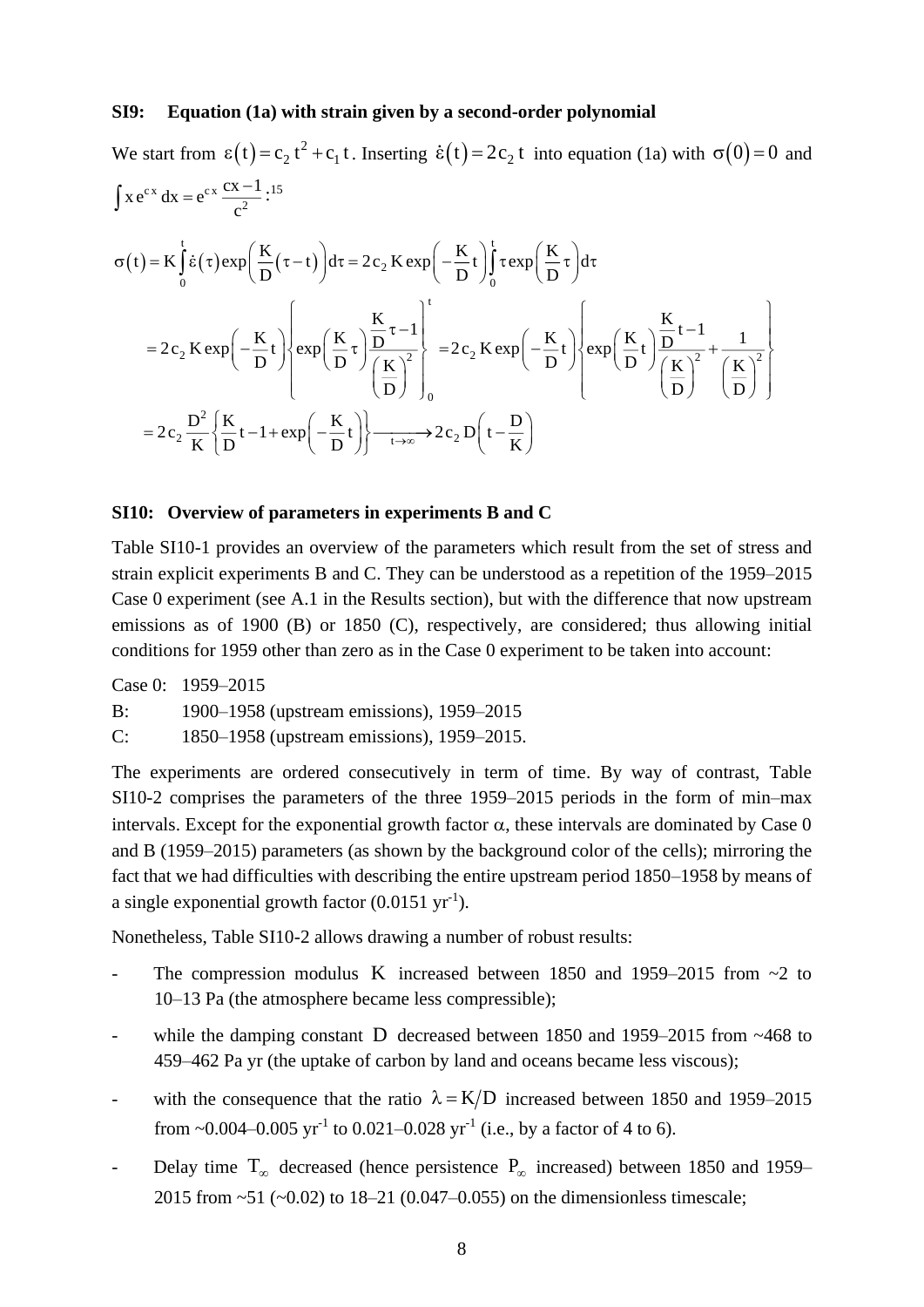- while memory  $M_{\infty}$  decreased between 1850 and 1959–2015 from ~52 to 19–22 on the dimensionless timescale.

| <b>Parameters</b>                    |                 | Case 0          | $\bf{B}$       |           |                | $\mathbf C$ |  |
|--------------------------------------|-----------------|-----------------|----------------|-----------|----------------|-------------|--|
|                                      |                 | 1959-2015       | 1900-1958      | 1959-2015 | 1850-1958      | 1959-2015   |  |
|                                      |                 | stress explicit |                |           |                |             |  |
| $\sigma(0)$                          | Pa              | $\overline{0}$  | $\overline{0}$ | 5.8       | $\overline{0}$ | 7.8         |  |
| $\mathbf K$                          | Pa              | 9.9             | 2.4            | 12.7      | 2.1            | 11.6        |  |
| D                                    | Pa yr           | 461.5           | 467.7          | 459.2     | 467.9          | 460.1       |  |
| $\pmb{\lambda}^{\,\mathrm{a,b}}$     | $yr^{-1}$       | 0.0214          | 0.0051         | 0.0276    | 0.0045         | 0.0253      |  |
| $\lambda^{-1}$                       | yr              | 46.8            | 196.3          | 36.3      | 223.5          | 39.6        |  |
| $\alpha$ $^{\rm a}$                  | $yr^{-1}$       | 0.0247          | 0.0228         | 0.0262    | 0.0151         | 0.0281      |  |
| $\boldsymbol{\beta}$                 | $\mathbf{1}$    | 2.158           | 5.475          | 1.951     | 4.371          | 2.112       |  |
| $\lambda_{\beta}{}^{\rm a}$          | $yr^{-1}$       | 0.0461          | 0.0279         | 0.0538    | 0.0196         | 0.0533      |  |
| $\lambda_{\beta}^{-1}$               | yr              | 21.7            | 35.9           | 18.6      | 51.1           | 18.7        |  |
| $\mathbf{q}_{\boldsymbol{\beta}}$    | $\mathbf{1}$    | 0.9549          | 0.9725         | 0.9476    | 0.9806         | 0.9481      |  |
| $\mathbf{T}_\infty$                  | $\mathbf{1}$    | 21.2            | 35.4           | 18.1      | 50.6           | 18.3        |  |
| $\mathbf{M}_{\boldsymbol{\infty}}$   | $\mathbf{1}$    | 22.2            | 36.4           | 19.1      | 51.6           | 19.3        |  |
| $=T_{\infty}/q_{\beta}$              |                 |                 |                |           |                |             |  |
| $P_{\infty}$                         | $\mathbf{1}$    | 0.0472          | 0.0283         | 0.0553    | 0.0197         | 0.0548      |  |
| $=1/T_{\infty}$                      |                 |                 |                |           |                |             |  |
| $\lambda/\lambda_{\beta} = 1/\beta$  | $\%$            | 46.3            | 18.3           | 51.3      | 22.9           | 47.3        |  |
| SUMXMY2                              | $\mathrm{Pa}^2$ | 1.400           | 1.399          | 21.000    | 1.100          | 60.902      |  |
|                                      |                 |                 |                |           |                |             |  |
|                                      |                 | strain explicit |                |           |                |             |  |
| $\varepsilon(0)$                     | $\mathbf{1}$    | $\overline{0}$  | $\overline{0}$ | 2.5       | $\overline{0}$ | 4.3         |  |
| $\alpha^{\,\rm a}$<br>$-1$<br>$\sim$ | $yr^{-1}$       | 0.0247          | 0.0214         | 0.0257    | 0.0162         | 0.0270      |  |

**Tab. SI10-1:** Overview of parameters in experiments B and C.

<sup>a</sup> Given in yr<sup>-1</sup>.

**b** Derived for K and D deviating from their respective mean values equally in relative terms.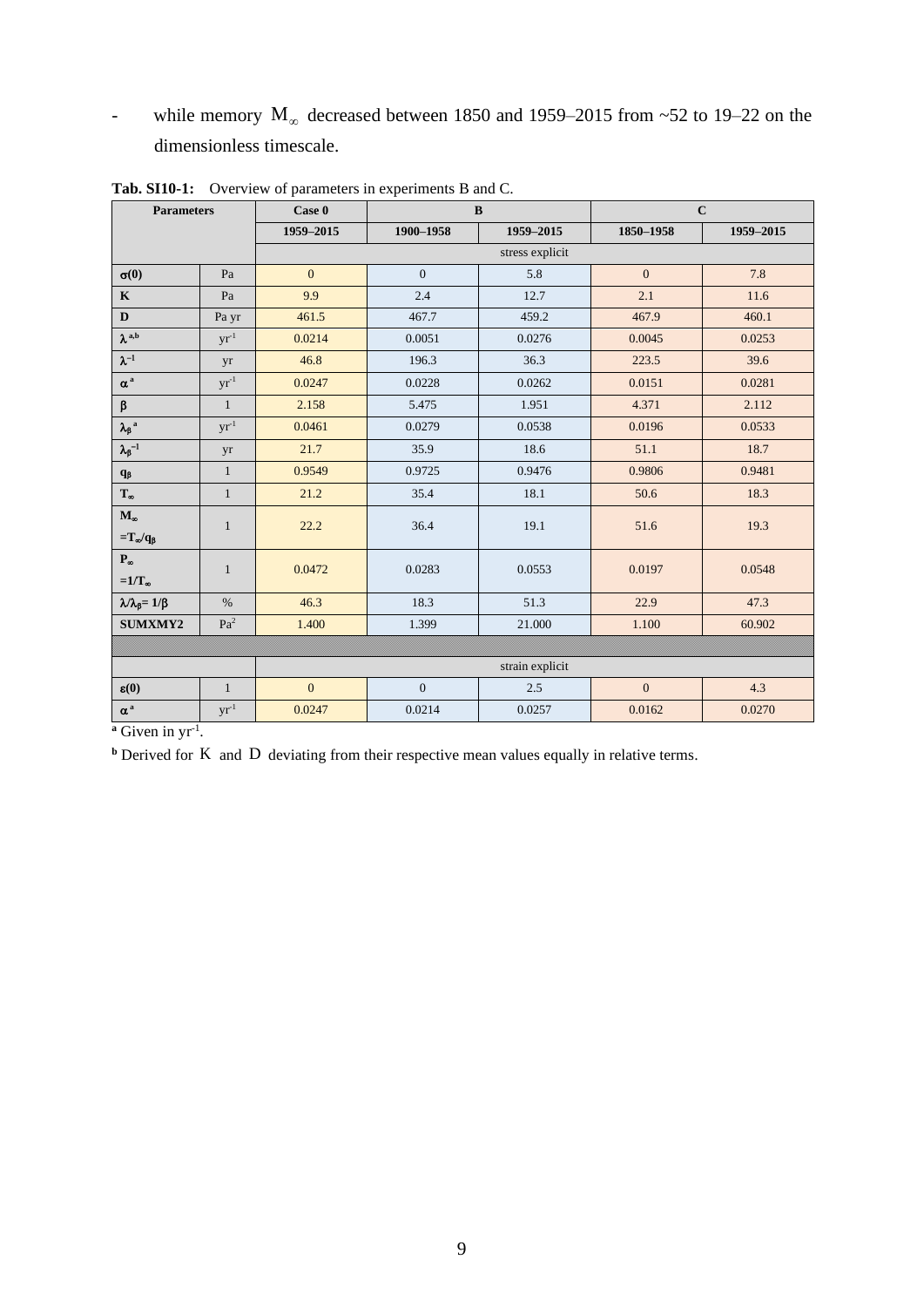| <b>Parameters</b>                   |                 | $\mathbf{C}$    | $\bf{B}$       | Min-Max: Case 0 and B and C |           |
|-------------------------------------|-----------------|-----------------|----------------|-----------------------------|-----------|
|                                     |                 | 1850-1958       | 1900-1958      |                             | 1959-2015 |
|                                     |                 | stress explicit |                |                             |           |
| $\sigma(0)$                         | Pa              | $\overline{0}$  | $\overline{0}$ | ---                         | $---$     |
| $\mathbf K$                         | Pa              | 2.1             | 2.4            | 9.9                         | 12.7      |
| $\mathbf D$                         | Pa yr           | 467.9           | 467.7          | 459.2                       | 461.5     |
| $\pmb{\lambda}^{\,\mathrm{a,b}}$    | $yr^{-1}$       | 0.0045          | 0.0051         | 0.0214                      | 0.0276    |
| $\lambda^{-1}$                      | yr              | 223.5           | 196.3          | 36.3                        | 46.8      |
| $\alpha^{\,\rm a}$                  | $yr^{-1}$       | 0.0151          | 0.0228         | 0.0247                      | 0.0281    |
| β                                   | $\mathbf{1}$    | 4.371           | 5.475          | 1.951                       | 2.158     |
| $\lambda_{\beta}{}^{\rm a}$         | $yr^{-1}$       | 0.0196          | 0.0279         | 0.0461                      | 0.0538    |
| $\lambda_{\beta}^{-1}$              | yr              | 51.1            | 35.9           | 18.6                        | 21.7      |
| $\mathbf{q}_{\boldsymbol{\beta}}$   | $\mathbf{1}$    | 0.9806          | 0.9725         | 0.9476                      | 0.9549    |
| $\mathbf{T}_{\infty}$               | $\mathbf{1}$    | 50.6            | 35.4           | 18.1                        | 21.2      |
| $M_{\infty}$                        | $\mathbf{1}$    | 51.6            | 36.4           | 19.1                        | 22.2      |
| $=T_\infty/q_\beta$                 |                 |                 |                |                             |           |
| $\mathbf{P}_{\infty}$               | $\mathbf{1}$    | 0.0197          | 0.0283         | 0.0472                      | 0.0553    |
| $=1/T_{\infty}$                     |                 |                 |                |                             |           |
| $\lambda/\lambda_{\beta} = 1/\beta$ | $\frac{0}{0}$   | 22.9            | 18.3           | 46.3                        | 51.3      |
| <b>SUMXMY2</b>                      | Pa <sup>2</sup> | 1.100           | 1.399          | $---$                       | $---$     |
|                                     |                 |                 |                |                             |           |
|                                     |                 | strain explicit |                |                             |           |
| $\varepsilon(0)$                    | $\mathbf{1}$    | $\mathbf{0}$    | $\mathbf{0}$   | $---$                       | ---       |
| $\alpha$ $^{\rm a}$                 | $yr^{-1}$       | 0.0162          | 0.0214         | 0.0247                      | 0.0270    |

**Tab. SI10-2:** Like Table SI10-1; with the difference that Table SI10-2 comprises the parameters of the three 1959–2015 periods in terms of min-max intervals. The background colors of the cells in Table SI10-1 are preserved.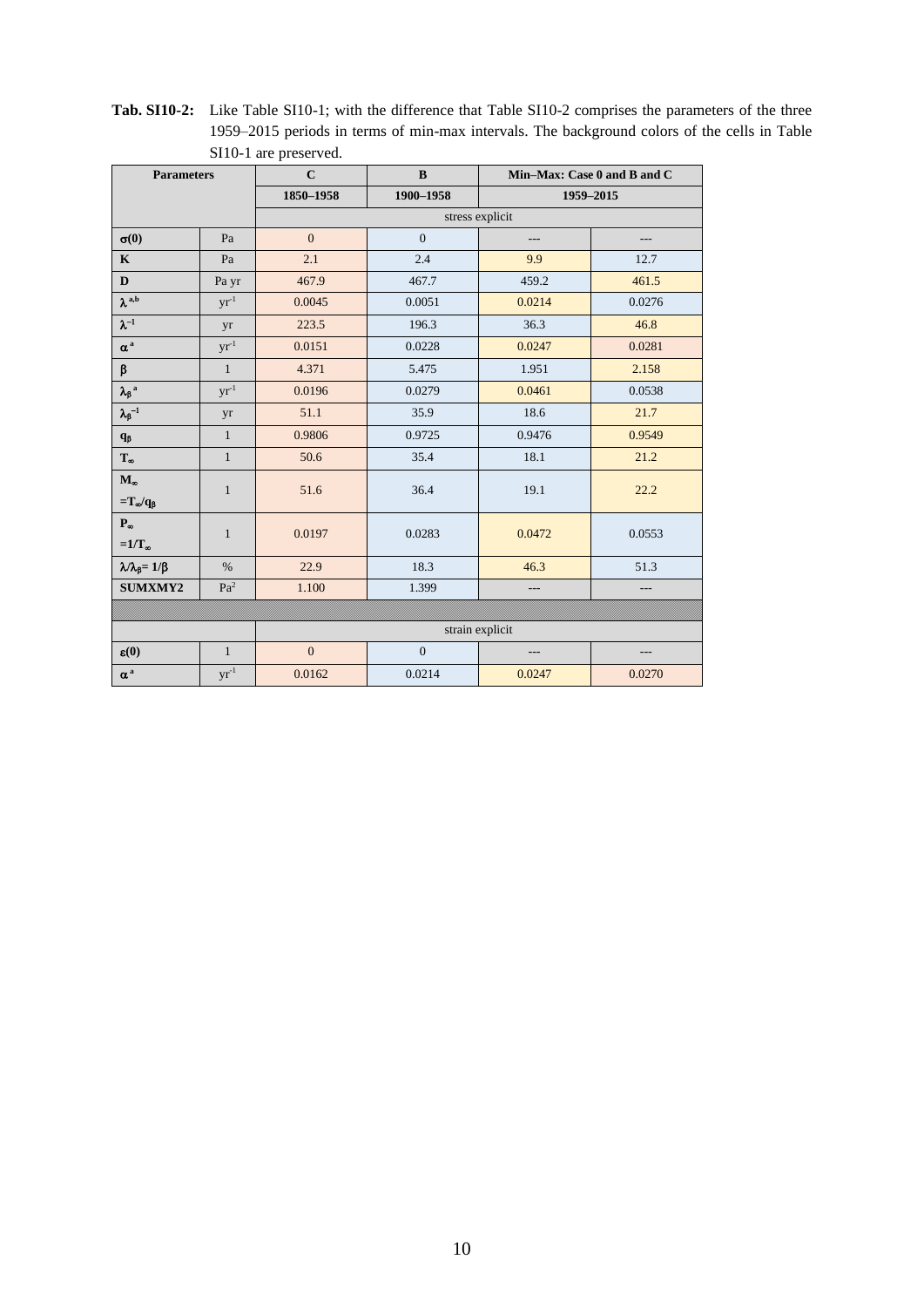# **Acronyms and Nomenclature (used in Ms No. esd-2021-27 and in this SI)**

| ad                        | adiabatic                                                                                      |
|---------------------------|------------------------------------------------------------------------------------------------|
| $\mathsf{C}$              | carbon                                                                                         |
| comb                      | combined                                                                                       |
| CO <sub>2</sub>           | carbon dioxide (chemical formula)                                                              |
| CO <sub>2</sub>           | atmospheric CO <sub>2</sub> concentration (in ppmv; parameter)                                 |
| D                         | damping constant (in Pa yr)                                                                    |
| <b>DIC</b>                | dissolved inorganic carbon (in $\mu$ mol kg <sup>-1</sup> )                                    |
| E                         | Young's modulus (in Pa)                                                                        |
| <b>GHG</b>                | greenhouse gas                                                                                 |
| $\boldsymbol{\mathrm{h}}$ | altitude (in m)                                                                                |
| it                        | isothermal                                                                                     |
| K                         | compression modulus (in Pa)                                                                    |
| L                         | land (index)                                                                                   |
| L                         | leaf-level factor (in ppmv <sup>-1</sup> ; parameter)                                          |
| M                         | memory (in units of 1)                                                                         |
| MB                        | Maxwell body                                                                                   |
| n.a.                      | not assessable                                                                                 |
| <b>NPP</b>                | net primary productivity/production (in PgC yr <sup>-1</sup> )                                 |
| $\Omega$                  | oceans                                                                                         |
| p                         | atmospheric pressure (in hPa)                                                                  |
| pCO <sub>2</sub>          | partial pressure of atmospheric $CO2$ (in $\mu$ atm)                                           |
| $\mathbf{P}$              | persistence (in units of 1)                                                                    |
| Ph                        | global photosynthetic carbon influx (in PgC yr <sup>-1</sup> )                                 |
| q                         | auxiliary quantity (in units of 1)                                                             |
| red                       | reduced                                                                                        |
| $\mathbf R$               | Revelle (buffer) factor (in units of 1)                                                        |
| <b>SD</b>                 | supplementary data                                                                             |
| SE                        | sensitivity experiment                                                                         |
| SI                        | supplementary information                                                                      |
| t                         | time (in yr)                                                                                   |
| T                         | delay time (in units of 1)                                                                     |
| <b>TOA</b>                | top of the atmosphere                                                                          |
| W                         | weight(ed)                                                                                     |
| α                         | exponential growth factor of the strain (in $yr^{-1}$ )                                        |
| $\alpha_{\text{ppm}}$     | exponential growth factor of the atmospheric $CO_2$ concentration (in yr <sup>1</sup> )        |
| β                         | auxiliary quantity (in units of 1)                                                             |
| $\beta_{\rm b}$           | biotic growth factor (in units of 1)                                                           |
| $\beta_{\rm Ph}$          | photosynthetic beta factor (in units of 1)                                                     |
| ε                         | strain (referring to atmospheric expansion by volume and $CO2$ uptake by sinks; in units of 1) |
| γ                         | isentropic coefficient of expansion (in units of 1)                                            |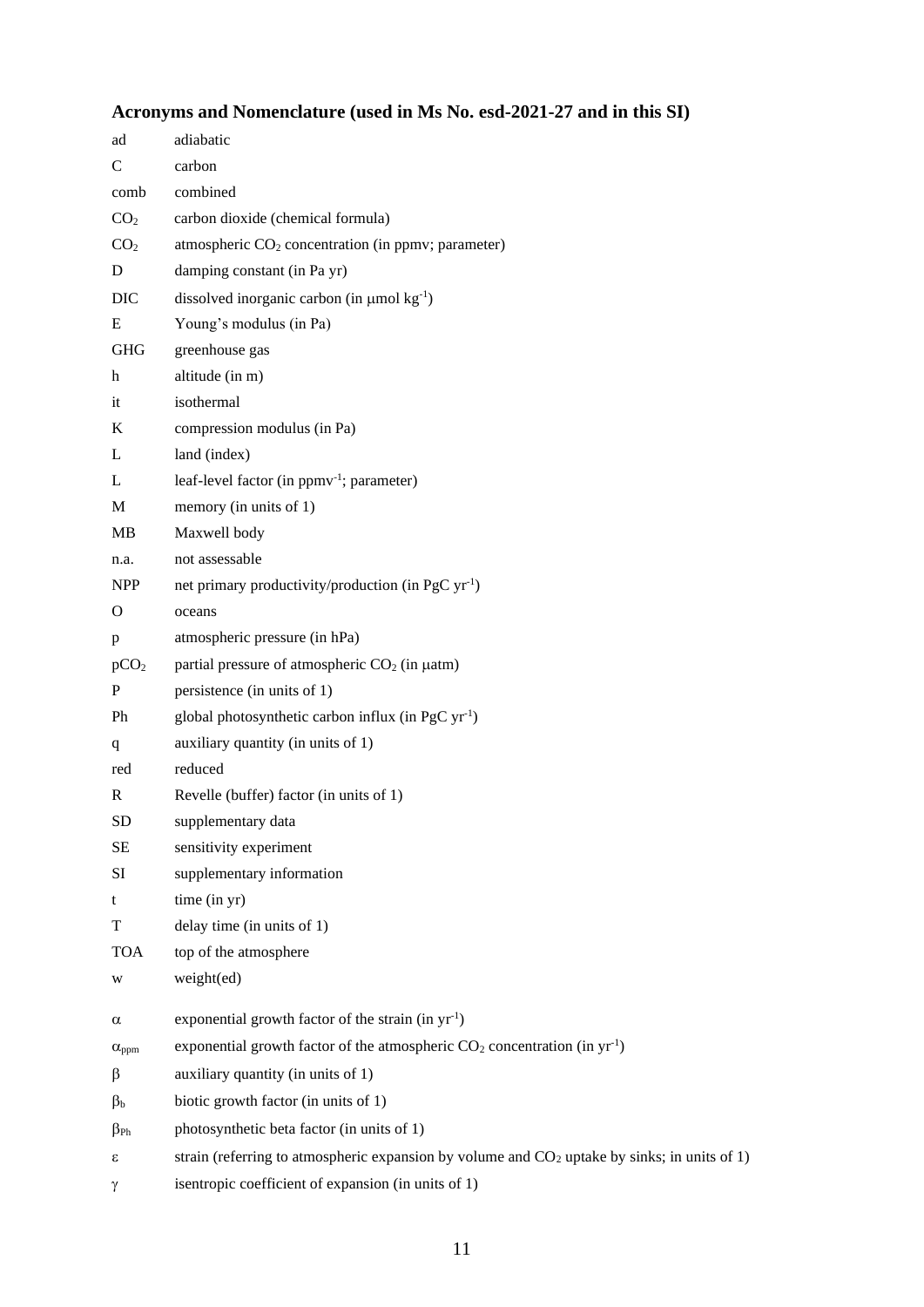- $\kappa$  compressibility (in Pa<sup>-1</sup>)
- $\sigma$  stress (atmospheric CO<sub>2</sub> emissions from fossil fuel burning and land use; in Pa)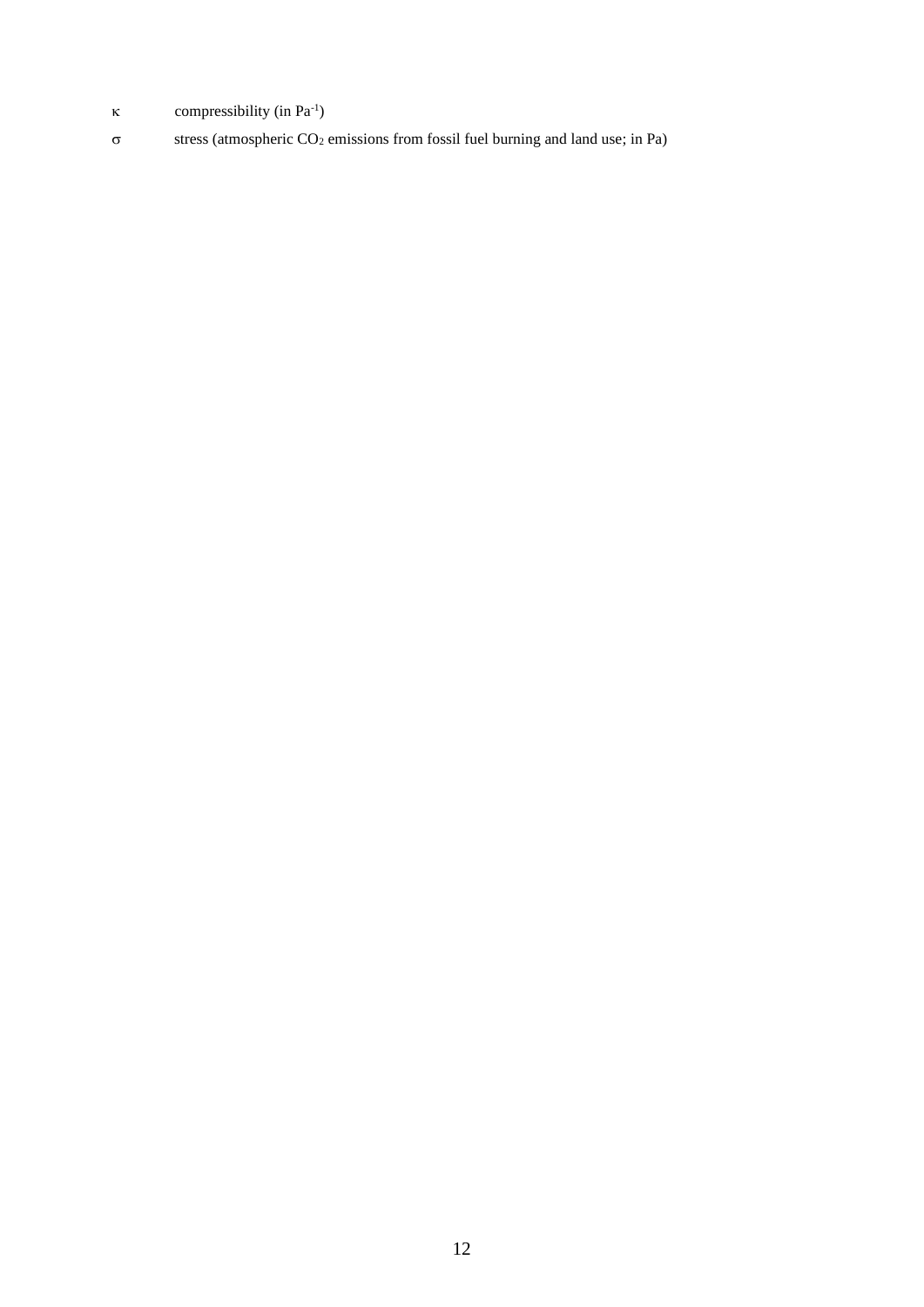#### **References**

- 1. Wikibooks: Formelsammlung Mathematik: Endliche Reihen, Sektion 10: Partialsummen der geometrischen Reihe, [https://de.wikibooks.org/wiki/Formelsammlung\\_Mathematik:\\_Endliche\\_Reihen#Partialsummen\\_der](https://de.wikibooks.org/wiki/Formelsammlung_Mathematik:_Endliche_Reihen#Partialsummen_der_geometrischen_Reihe) geometrischen Reihe (last access 6 February 2022), 24 November 2019.
- 2. 2 Degrees Institute: Data sources, Sechelt BC, Canada, [https://www.co2levels.org,](https://www.co2levels.org/#sources) April 2016 (global atmospheric concentrations of carbon dioxide over time: [https://www.epa.gov/sites/production/files/2016-](https://www.epa.gov/sites/production/files/2016-08/ghg-concentrations_fig-1.csv) [08/ghg-concentrations\\_fig-1.csv;](https://www.epa.gov/sites/production/files/2016-08/ghg-concentrations_fig-1.csv) last access 6 February 2022).
- 3. National Oceanic and Atmospheric Administration: Trends in atmospheric carbon dioxide, Silver Springs MD, United States of America, [https://www.esrl.noaa.gov/gmd/ccgg/trends/data.html,](https://www.esrl.noaa.gov/gmd/ccgg/trends/data.html) 2022 (Mouna Loa CO<sub>2</sub> annual mean data: [ftp://aftp.cmdl.noaa.gov/products/trends/co2/co2\\_gr\\_mlo.txt;](ftp://aftp.cmdl.noaa.gov/products/trends/co2/co2_gr_mlo.txt) last access 6 February 2022).
- 4. Global Carbon Project: Global carbon budget 2019, [https://www.icos-cp.eu/science-and-impact/global](https://www.icos-cp.eu/science-and-impact/global-carbon-budget/2019)[carbon-budget/2019,](https://www.icos-cp.eu/science-and-impact/global-carbon-budget/2019) 4 December 2019 (data: [http://www.globalcarbonproject.org/carbonbudget/archive/](http://www.globalcarbonproject.org/carbonbudget/archive/2016/Global_Carbon_Budget_2016v1.0.xlsx) [2016/Global\\_Carbon\\_Budget\\_2016v1.0.xlsx;](http://www.globalcarbonproject.org/carbonbudget/archive/2016/Global_Carbon_Budget_2016v1.0.xlsx) see Worksheet *Historical Budget* therein for data prior to 1958, and Worksheet *Fossil Emissions by Fuel Type* and Worksheet *Land-Use Change Emissions* for data from 1959 to 2015; last access 6 February 2006).
- 5. O'Sullivan, M., Spracklen, D. V., Batterman, S. A., Arnold, S. R., Gloor, M., and Buermann, W.: Have synergies between nitrogen deposition and atmospheric  $CO<sub>2</sub>$  driven the recent enhancement of the terrestrial carbon sink? Global Biogeochem. Cycles, 33, 163–180, [https://doi.org/10.1029/2018GB005922,](https://doi.org/10.1029/2018GB005922) 2019 (research data Leeds repository[: http://archive.researchdata.leeds.ac.uk/482/;](http://archive.researchdata.leeds.ac.uk/482/) last access: 28 February 2022).
- 6. Bates, N. R., Astor, Y. M., Church, M.J., Currie, K., Dore, J. E., González-Dávila, M., Lorenzoni, L., Muller-Karger, F., Olafsson, J., and Santana-Casiano, J. M.: A time-series view of changing ocean chemistry due to ocean uptake of anthropogenic  $CO<sub>2</sub>$  and ocean acidification, Oceanography, 27, 126–141, [https://doi.org/10.5670/oceanog.2014.16,](https://doi.org/10.5670/oceanog.2014.16) 2014 (supporting online material: [https://tos.org/oceanography/](https://tos.org/oceanography/assets/images/content/27-1_bates_supplement.pdf) [assets/images/content/27-1\\_bates\\_supplement.pdf;](https://tos.org/oceanography/assets/images/content/27-1_bates_supplement.pdf) last access 6 February 2022).
- 7. CDIAC: Carbon Dioxide Information Analysis Center Conversion tables, [https://cdiac.ess-dive.lbl.](https://cdiac.ess-dive.lbl.gov/pns/convert.html) [gov/pns/convert.html](https://cdiac.ess-dive.lbl.gov/pns/convert.html) (last access 6 February 2022), 26 September 2012.
- 8. Ciais, P., Sabine, C., Bala, G., Bopp, L., Brovkin, V., Canadell, J., Chhabra, A., DeFries, R., Galloway, J., Heimann, M., Jones, C., Le Quéré, C., Myneni, R. B., Piao, S., and Thornton, P.: Carbon and other biogeochemical cycles, in: Climate Change 2013: The Physical Science Basis. Contribution of Working Group I to the Fifth Assessment Report of the Intergovernmental Panel on Climate Change, edited by Stocker, T. F., Qin, D., Plattner, G.-K., Tignor, M., Allen, S.K., Boschung, J., Nauels, A., Xia, Y., Bex, V., and Midgley, P.M., Cambridge University Press, Cambridge, United Kingdom, 465–570, [https://www.ipcc.ch/site/assets/uploads/2018/02/WG1AR5\\_Chapter09\\_FINAL.pdf,](https://www.ipcc.ch/site/assets/uploads/2018/02/WG1AR5_Chapter09_FINAL.pdf) ISBN: 978-1-107- 66182-0, 2013.
- 9. Silberberg, M. S.: Chemistry: The Molecular Nature of Matter and Change, McGraw-Hill, Boston, MA, United States of America, ISBN: 9780077216504, 2009 (background source to [https://en.wikipedia.org/wiki/Dalton%27s\\_law;](https://en.wikipedia.org/wiki/Dalton%27s_law) last access 6 February 2022).
- 10. Luo, Y., and Mooney, H. A.: Stimulation of global photosynthetic carbon influx by an increase in atmospheric carbon dioxide concentration, in: Carbon Dioxide and Terrestrial Ecosystems, edited by Koch, G. W., and Mooney, H. A., Academic Press, San Diego, United States of America, 381–397, ISBN: 0-12-505295-2, 1996.
- 11. Wark, K.: Thermodynamics, McGraw2Hill, New York NY, United States of America, ISBN: 9780070682849, 1983 (background source to [http://homepages.wmich.edu/~cho/ME432/](http://homepages.wmich.edu/~cho/ME432/Appendix1_SIunits.pdf) [Appendix1\\_SIunits.pdf;](http://homepages.wmich.edu/~cho/ME432/Appendix1_SIunits.pdf) cf. also [https://en.wikipedia.org/wiki/Heat\\_capacity\\_ratio;](https://en.wikipedia.org/wiki/Heat_capacity_ratio) last access 28 January 2022).
- 12. Lackner, B. C., Steiner, A. K., Hegerl, G. C., and Kirchengast, G.: Atmospheric climate change detection by radio occultation using a fingerprinting method, J. Climate, 24, 5275–5291, [https://doi.org/10.1175/2011JCLI3966.1,](https://doi.org/10.1175/2011JCLI3966.1) 2011.